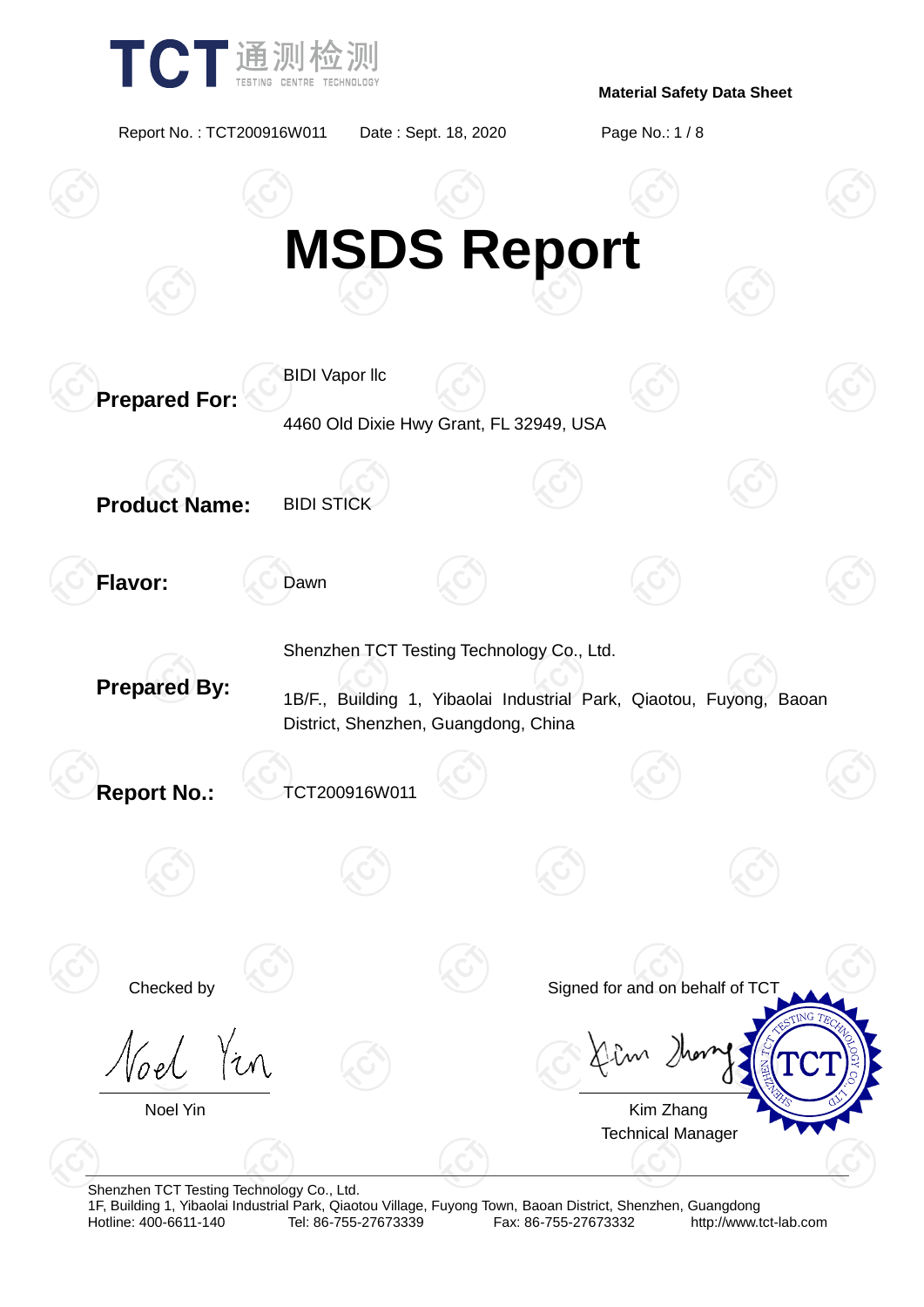

Report No. : TCT200916W011 Date : Sept. 18, 2020 Page No.: 2 / 8

# **Material Safety Data Sheet**

**Regulation (EC) No 1907/2006 (REACH), Annex II**

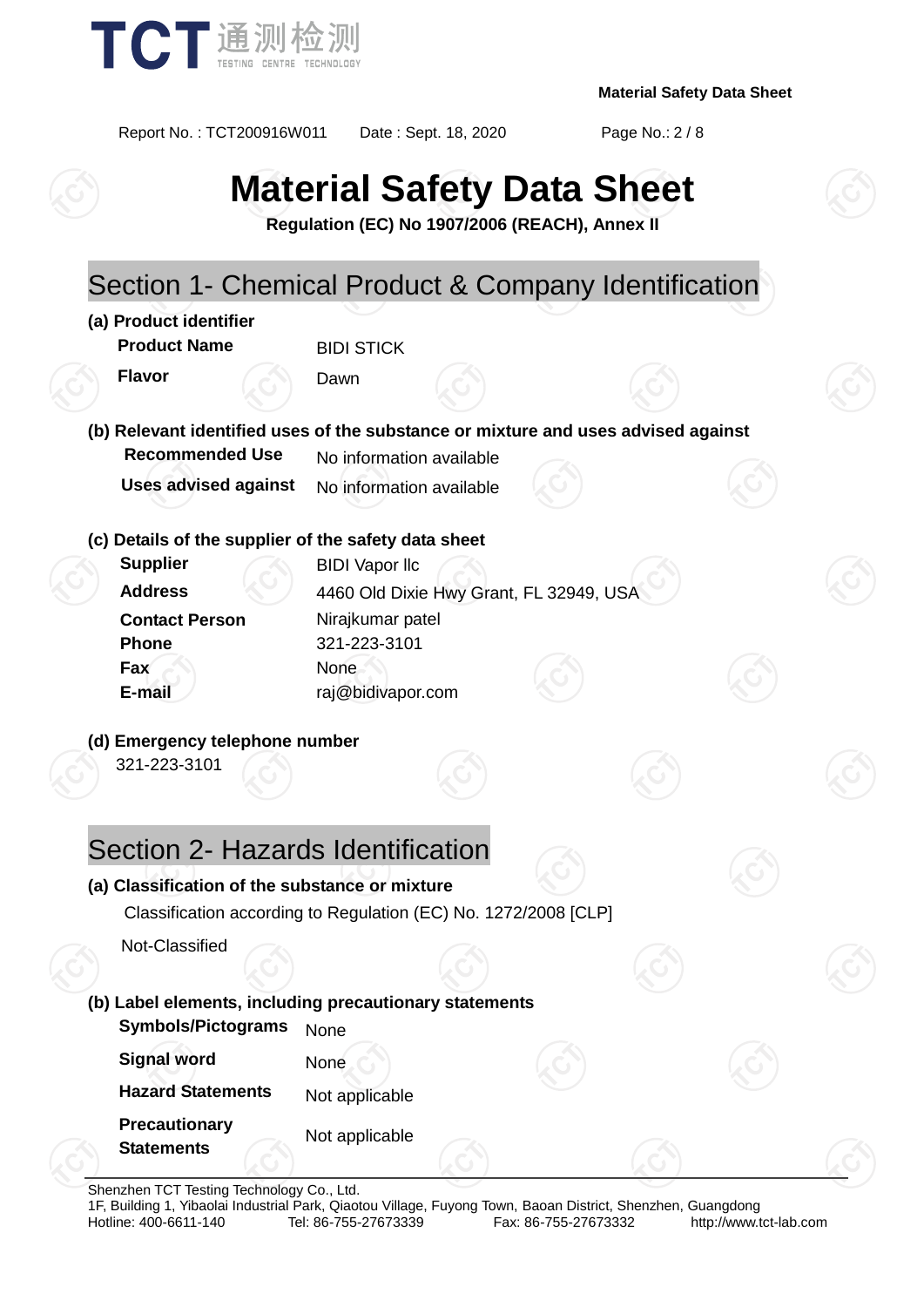

Report No. : TCT200916W011 Date : Sept. 18, 2020 Page No.: 3 / 8

**(c) Other hazards**

No information available



# Section 3- Composition/Information on Ingredients

### **(a) BIDI STICK is a mixture**

| <b>Chemical Name</b>    | <b>CAS No.</b> | <b>CONTENT%</b> |  |  |
|-------------------------|----------------|-----------------|--|--|
| Nicotine                | $54 - 11 - 5$  | 5.74            |  |  |
| Benzoic acid            | 65-85-0        | 7.34            |  |  |
| Propylene Glycol        | $57 - 55 - 6$  | 44.4            |  |  |
| Glycerol                | $56 - 81 - 5$  | 29.7            |  |  |
| Menthol                 | 89-78-1        | 0.243           |  |  |
| Ethanol                 | 64-17-5        | 12.0            |  |  |
| Myrcene                 | 123-35-3       | 0.003           |  |  |
| D-Limonene              | 5989-27-5      | 0.095           |  |  |
| Cajeputol               | 470-82-6       | 0.034           |  |  |
| Moslene                 | 99-85-4        | 0.002           |  |  |
| Prenyl alcohol          | 556-82-1       | 0.001           |  |  |
| 2-Methyl-2-hepten-6-one | 110-93-0       | 0.001           |  |  |
| Nonaldehyde             | 124-19-6       | 0.002           |  |  |
| Lauraldehyde            | 112-54-9       | 0.005           |  |  |
| Linalol                 | 78-70-6        | 0.135           |  |  |
| L-.alpha.-Terpineol     | 10482-56-1     | 0.067           |  |  |
| Nerol acetate           | 141-12-8       | 0.101           |  |  |
| Geranyl acetate         | 105-87-3       | 0.098           |  |  |
| cis-Geraniol            | 106-25-2       | 0.025           |  |  |
| Ethyl maltol            | 4940-11-8      | 0.008           |  |  |

# Section 4- First Aid Measures

| (a) Description of first aid measures |                                                                                                                                                            |  |  |  |  |
|---------------------------------------|------------------------------------------------------------------------------------------------------------------------------------------------------------|--|--|--|--|
| <b>General advice</b>                 | In case of accident or unwellness, seek medical advice immediately                                                                                         |  |  |  |  |
| <b>Inhalation</b>                     | If fumes or combustion products are inhaled, remove victim to fresh air and                                                                                |  |  |  |  |
|                                       | keep at rest in a position comfortable for breathing. Get medical<br>advice/attention if you feel unwell                                                   |  |  |  |  |
| Ingestion                             | Give water to rinse out mouth, then drink plenty of water, vomiting, and go<br>to a doctor                                                                 |  |  |  |  |
| Eye contact                           | Keep eyelids apart and away from eye and moving the eyelids by lifting the<br>upper and lower lids occasionally, flush eyes with plenty of water or saline |  |  |  |  |

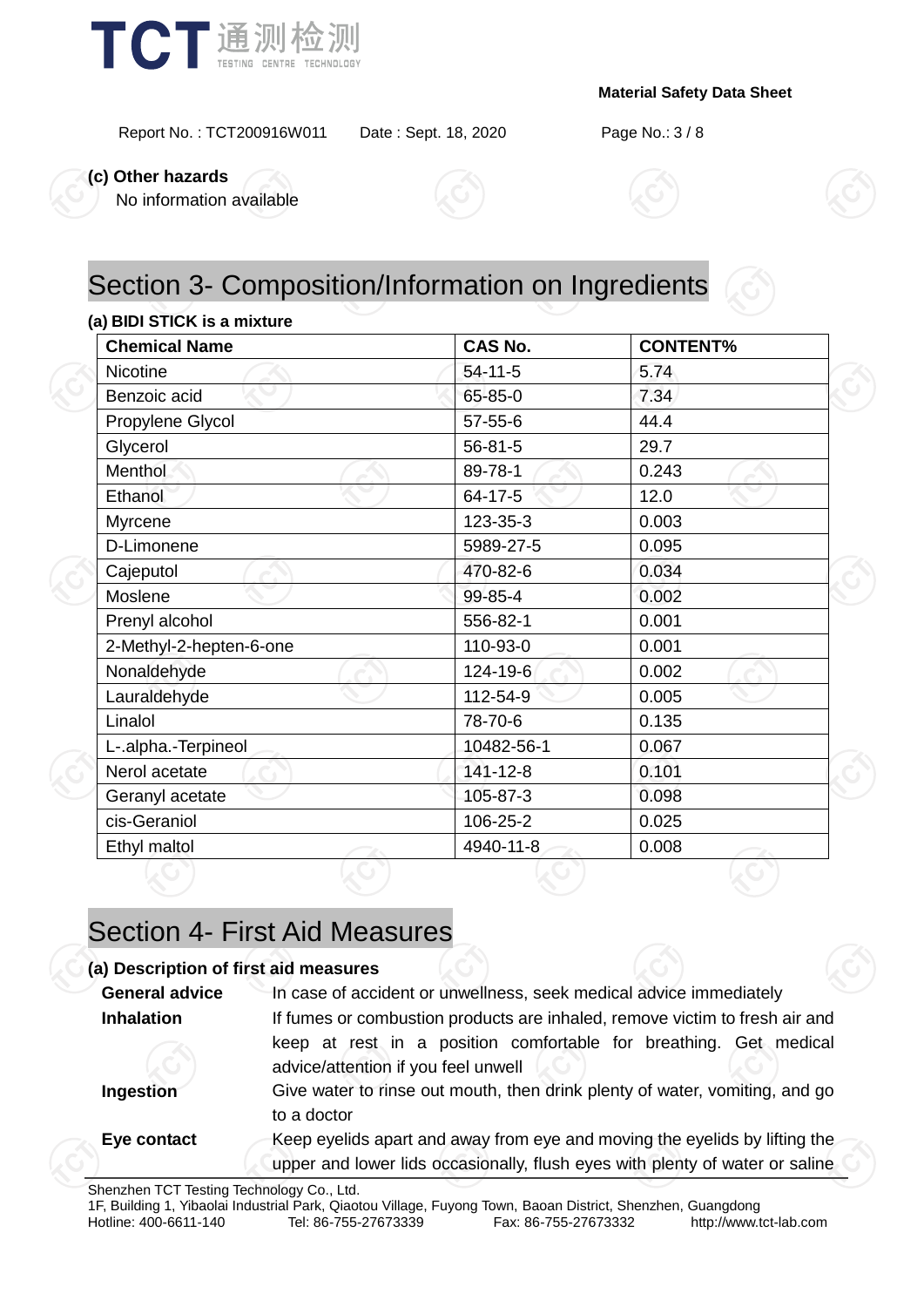



Report No. : TCT200916W011 Date : Sept. 18, 2020 Page No.: 4 / 8

water for at least 15 minutes, call a physician if irritation persists. **Skin contact** Wash off immediately with soap and plenty of water while removing all contaminated clothes and shoes. Wash contaminated clothing before reuse. If skin irritation persists, call a physician.

**(b) Most important symptoms and effects, both acute and delayed** No information available

**(c) Indication of any immediate medical attention and special treatment needed** Treat symptomatically

# Section 5- Fire Fighting Measures

### **(a) Extinguishing media**

**Suitable extinguishing media** Water, CO<sub>2</sub>, Dry chemical powder, Foam

**Unsuitable extinguishing media** No information available

**(b) Special hazards arising from the substance or mixture**

No information available

### **(c) Special protective equipment and precautions for fire-fighters**

Firefighters should wear self-contained breathing apparatus and full firefighting turnout gear; Prevent, by any means available, spillage from entering drains or water courses; Use water delivered as a fine spray to control fire and cool adjacent area.

# Section 6- Accidental Release Measures

### **(a) Personal precautions, protective equipment and emergency procedures**

Evacuate personnel to safe areas. Avoid contact with skin, eyes or clothing. Ensure adequate ventilation, especially in confined areas. Do not breathe dust/fume/gas/mist/vapors/spray.

### **(b) Environmental precautions**

Prevent product from entering drains

### **(c) Methods and material for containment and cleaning up**

Pick up and transfer to properly labeled containers. Avoid generation of dust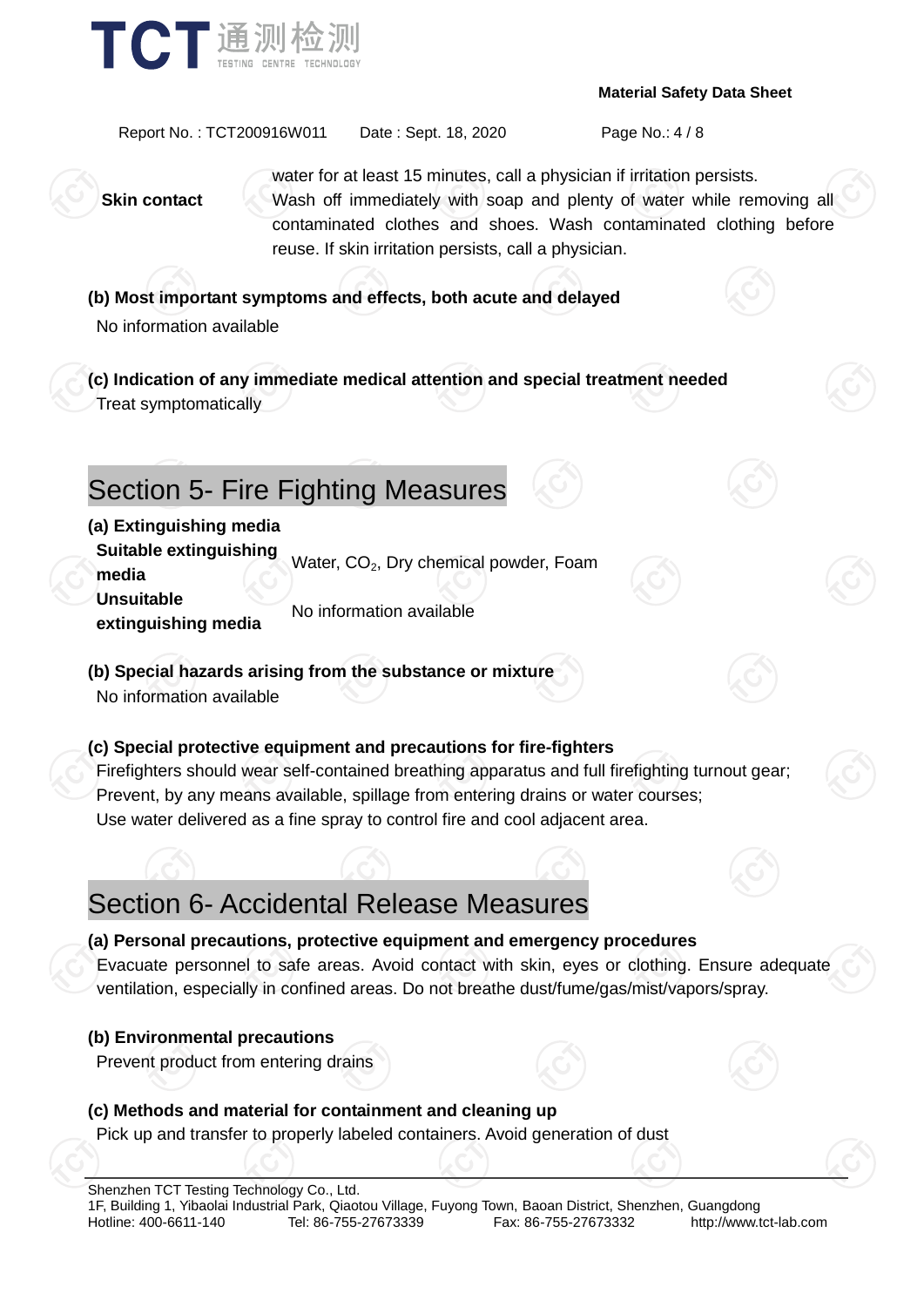

Report No. : TCT200916W011 Date : Sept. 18, 2020 Page No.: 5 / 8

# Section 7- Handling and Storage

### **(a) Precautions for safe handling**

Handle in accordance with good industrial hygiene and safety practice. Avoid contact with skin, eyes or clothing. Avoid generation of dust. Do not breathe dust/fume/gas/mist/vapors/spray

### **(b) Conditions for safe storage, including any incompatibilities**

Keep containers tightly closed in a dry, cool and well-ventilated place. Protect from moisture and fire. Store away from Oxidant, acids, halogen, Equipped with corresponding varieties and number of fire equipment and leakage emergency treatment equipment.

### Section 8 - Exposure Controls/Personal Protection

### **(a) Exposure controls**

**Engineering Controls** Ensure adequate ventilation, especially in confined areas

### **(b) Personal protective equipment**

**Personal protective equipment** Respiratory Protection: Special protection is generally not required, but if exposed to dust, it is recommended to wear self absorption filter dust masks

Skin Protection: Wear suitable protective clothing and gloves

Eye Protection: Not necessary under normal conditions. Wearing chemical safety protective glasses if necessary

**Hygiene Measures** Wash hands or take a shower after working

### **(c) Environmental exposure controls**

Avoid release to the environment

| Appearance: Yellow   |  |                                             |
|----------------------|--|---------------------------------------------|
| Form: Liquid         |  |                                             |
| Odor: Champion Juice |  |                                             |
| No data              |  |                                             |
| No data              |  |                                             |
| No data              |  |                                             |
|                      |  | Section 9- Physical and Chemical Properties |

Shenzhen TCT Testing Technology Co., Ltd.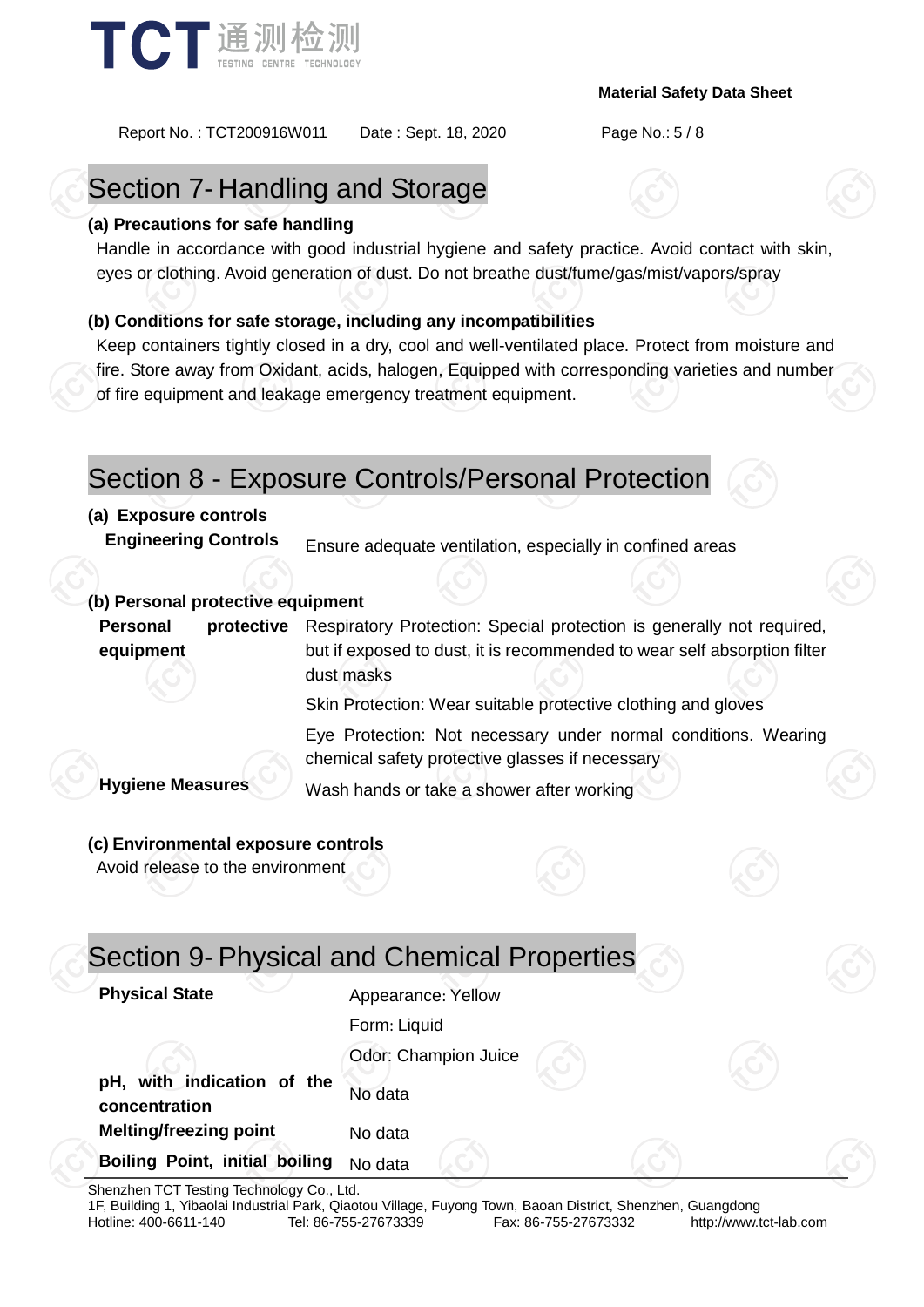

Report No. : TCT200916W011 Date : Sept. 18, 2020 Page No.: 6 / 8

| point and Boiling range                                                |                    |  |  |  |
|------------------------------------------------------------------------|--------------------|--|--|--|
| <b>Flash Point</b>                                                     | No data            |  |  |  |
| <b>Evaporation rate</b>                                                | No data            |  |  |  |
| <b>Flammability (soil, gas)</b>                                        | No data            |  |  |  |
| Upper/lower flammability or<br>explosive limits<br>Vapor pressure      | No data<br>No data |  |  |  |
| Vapor Density (Air = 1)                                                | No data            |  |  |  |
| <b>Density/relative density</b>                                        | No data            |  |  |  |
| <b>Solubility in Water</b>                                             | Soluble in water.  |  |  |  |
| <b>Autoignition temperature</b>                                        | No data            |  |  |  |
| <b>Decomposition temperature</b>                                       | No data            |  |  |  |
| <b>Kinematic viscosity</b>                                             | No data            |  |  |  |
| <b>Dynamic viscosity</b>                                               | No data            |  |  |  |
| <b>Explosive properties</b>                                            | No data            |  |  |  |
| <b>Oxidizing properties</b>                                            | No data            |  |  |  |
|                                                                        |                    |  |  |  |
| Section 10 - Stability and Reactivity                                  |                    |  |  |  |
| (a) Reactivity                                                         |                    |  |  |  |
| Stable under normal conditions                                         |                    |  |  |  |
| (b) Chemical stability                                                 |                    |  |  |  |
| Stable under recommended storage conditions                            |                    |  |  |  |
| (c) Possibility of hazardous reactions<br>None under normal processing |                    |  |  |  |
| (d) Conditions to avoid<br>No information available                    |                    |  |  |  |
| (e) Incompatible materials<br>No information available                 |                    |  |  |  |
| (f) Hazardous decomposition products                                   |                    |  |  |  |
| No information available                                               |                    |  |  |  |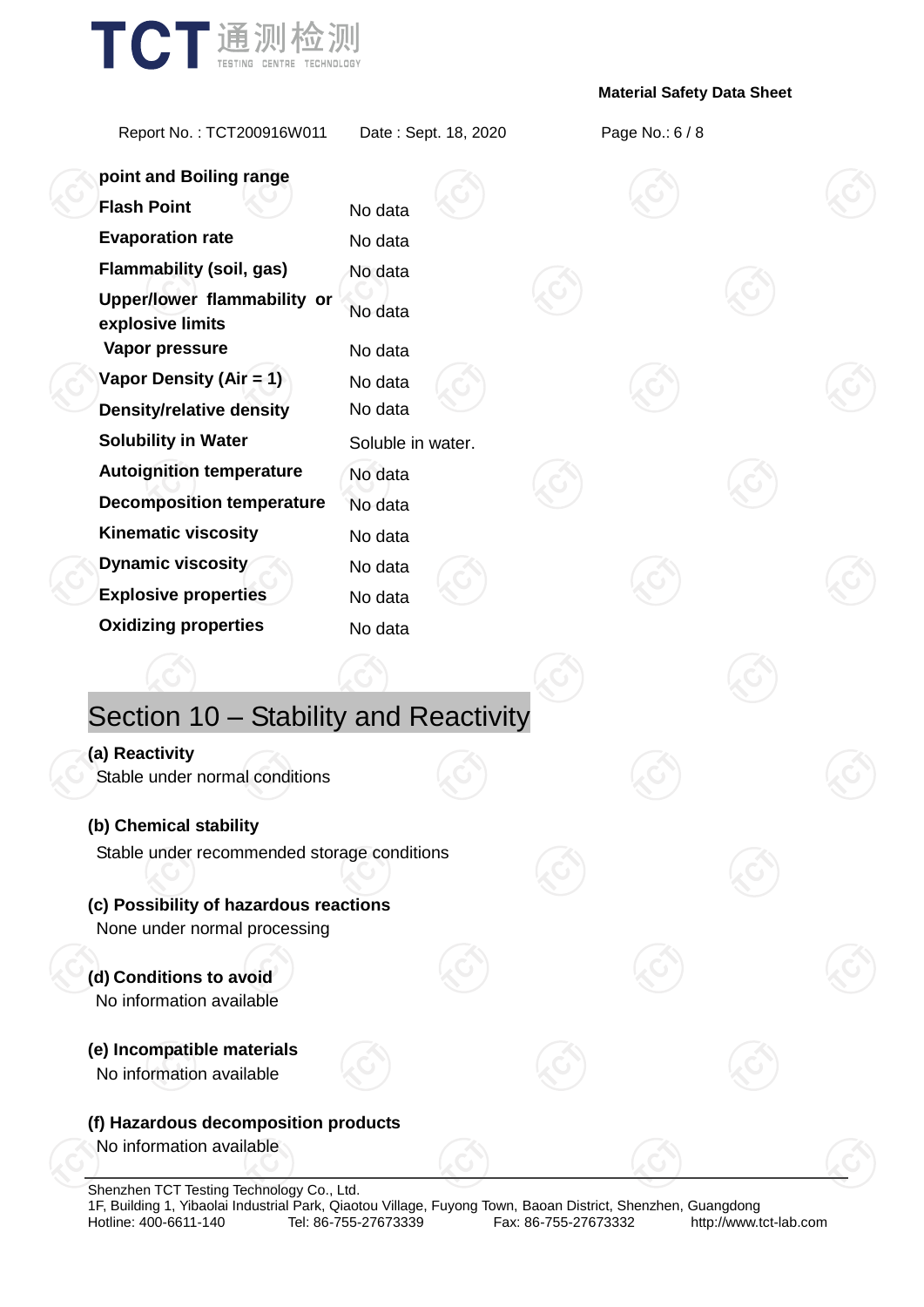

Report No. : TCT200916W011 Date : Sept. 18, 2020 Page No.: 7 / 8

# Section 11 – Toxicological Information

**(a) Information on toxicological effects Acute toxicity** Not classified **Skin corrosion/irritation** Not classified **Serious eye damage/eye irritation** Not classified **Sensitization** Not classified **Germ cell mutagenicity** Not classified **Carcinogenicity Not classified Reproductive toxicity** Not classified **STOT - single exposure** Not classified **STOT - repeated exposure** Not classified **Aspiration hazard** Not classified

### Section 12-Ecological Information

**Toxicity** No information available **Persistence and degradability** No information available **Bioaccumulative potential** No information available **Mobility in soil** No information available **Other adverse effects** No information available

### Section 13 – Disposal Considerations

**Waste treatment methods** Product disposal recommendation: Observe local, state and federal laws and regulations.

> Packaging disposal recommendation: Containers may be recycled or re-used. Observe local, state and federal laws and regulations.

> The potential effects on the environment and human health of the substances used in material; the desirability of not disposing of waste material as unsorted municipal waste and of participating in their separate collection so as to facilitate treatment and recycling;

Shenzhen TCT Testing Technology Co., Ltd. 1F, Building 1, Yibaolai Industrial Park, Qiaotou Village, Fuyong Town, Baoan District, Shenzhen, Guangdong Hotline: 400-6611-140 Tel: 86-755-27673339 Fax: 86-755-27673332 http://www.tct-lab.com